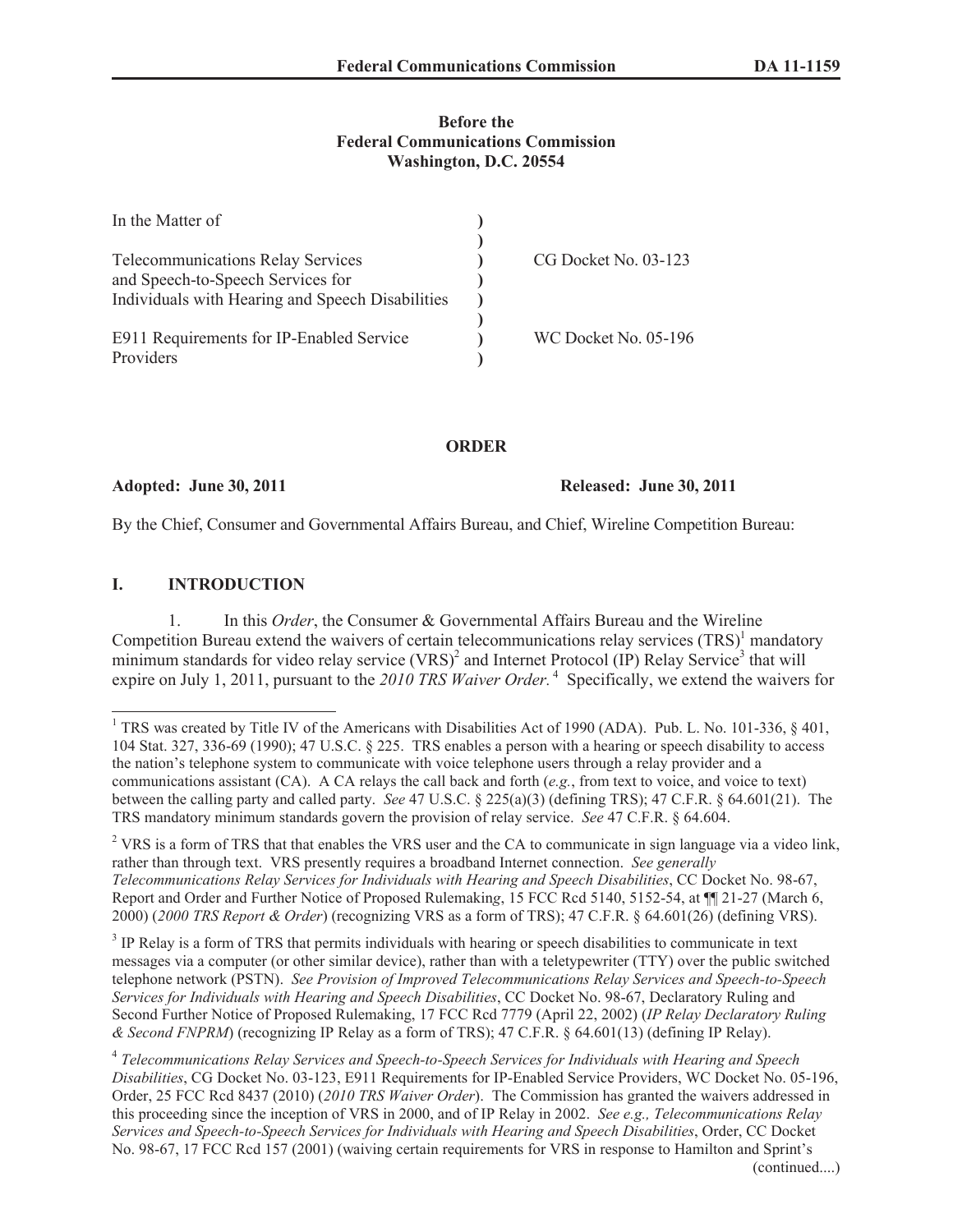one year until July 1, 2012, conditioned upon the filing of a status report due April 16, 2012, detailing the progress made in complying with the requirement to provide the following services: (1) one-line Voice Carry Over (VCO), VCO-to-TTY, and VCO-to-VCO;<sup>5</sup> (2) one-line Hearing Carry Over (HCO), HCO-to-TTY, and HCO-to-HCO;<sup>6</sup> (3) call release;<sup>7</sup> (4) pay-per-call (900) calls;<sup>8</sup> (5) types of calls;<sup>9</sup> (6) equal access to interexchange carriers; $^{10}$  and (7) Speech-to-Speech (STS).<sup>11</sup>

2. In addition, we extend the waiver of certain mandatory minimum standards for default Internet-based TRS providers that are unable to meet such standards for newly-registered Internet-based TRS users who port their customer premises equipment (CPE) from a former default provider.<sup>12</sup> Specifically such waiver is needed when the new default provider does not have access to the technical information about the new user's CPE that would be needed to comply with these standards.<sup>13</sup> As discussed below, the Commission issued a year-long waiver of these requirements in its December 2008 *Second Internet-based TRS Order,*<sup>14</sup> which was extended in the *2009 TRS Waiver Order*<sup>15</sup> and

5 *See* 47 C.F.R. § 64.604(a)(3)(v).

6 *See id*.

7 *See* 47 C.F.R. § 64.604(a)(3)(vi).

8 *See* 47 C.F.R. § 64.604(a)(3)(iv).

<sup>9</sup> See 47 C.F.R. § 64.604(a)(3). The requirement has been waived for IP Relay as long as providers allow calls to be placed using calling cards and/or provide free long distance calls. *See Telecommunications Relay Services and Speech-to-Speech Services for Individuals with Hearing and Speech Disabilities,* CG Docket No. 03-123 Order, 23 FCC Rcd at 18338, ¶ 12 n. 40 (*2008 TRS Waiver Order*). *See also Telecommunications Relay Services and Speechto-Speech Services for Individuals with Hearing and Speech Disabilities*, CG Docket No. 03-123, E911 Requirements for IP-Enabled Service Providers, WC Docket No. 05-196, Order, 24 FCC Rcd at 14726, ¶ 15 (*2009 TRS Wavier Order).*

<sup>10</sup> *See* 47 C.F.R. § 64.604(b)(3).The requirement has been waived indefinitely for IP Relay. *See Telecommunications Relay Services and Speech-to-Speech Services for Individuals with Hearing and Speech Disabilities*, CC Docket Nos. 90-571 & 98-67, CG Docket No. 03-123, Report and Order, Order on Reconsideration, and Further Notice of Proposed Rulemaking, 19 FCC Rcd 12475, at 12594 (Appendix E: Summary of IP Relay and VRS waivers) (June 30, 2004) (*2004 TRS Report & Order*).

<sup>11</sup>*See 2000 TRS Report & Order*, 15 FCC Rcd at 5148-51, ¶¶ 14-20 *See also* 47 C.F.R. § 64.601(19) (defining STS). The requirement has been waived indefinitely for VRS. *See 2004 TRS Report & Order,* 19 FCC Rcd at 12594 (Appendix E: Summary of IP Relay and VRS waivers).

<sup>12</sup> *See, e.g.*, 47 C.F.R. §§ 64.604(a)(3); 64.605. We note that the Commission raised relevant issues concerning standards for videophone equipment supplied by VRS providers in its June 28, 2010 Notice of Inquiry. *See Structure and Practices of the Video Relay Service Program*, CG Docket No. 10-51, Notice of Inquiry, 25 FCC Rcd 8597, 8609, ¶¶ 34-35 (2010) (*VRS Structure and Practices NOI*).

<sup>13</sup> *See, e.g.*, 47 C.F.R. §§ 64.604(a)(3); 64.605.

<sup>14</sup> *Telecommunications Relay Services and Speech-to-Speech Services for Individuals with Hearing and Speech Disabilities*, CG Docket No. 03-123; *E911 Requirements for IP-Enabled Service Providers*, WC Docket No. 05-196, Second Report and Order and Order on Reconsideration, 24 FCC Rcd 791, 822, ¶ 68 (2008) (*Second Internet-based TRS Order*).

<sup>15</sup> *Telecommunications Relay Services and Speech-to-Speech Services for Individuals with Hearing and Speech Disabilities*, CG Docket No. 03-123, Order, 24 FCC Rcd 14721, 14722, ¶ 2 (2009) (*2009 TRS Waiver Order*) (extending waivers until July 1, 2010).

<sup>(</sup>continued from previous page)

requests for waivers*)* and *IP Relay Declaratory Ruling*, 17 FCC Rcd 7779, at 7790-91 ¶¶ 31-32 (sua sponte waiving certain requirements) In the coming year, the Commission intends to conduct a rulemaking proceeding to take a more in depth look at the merits of continuing or eliminating these waivers.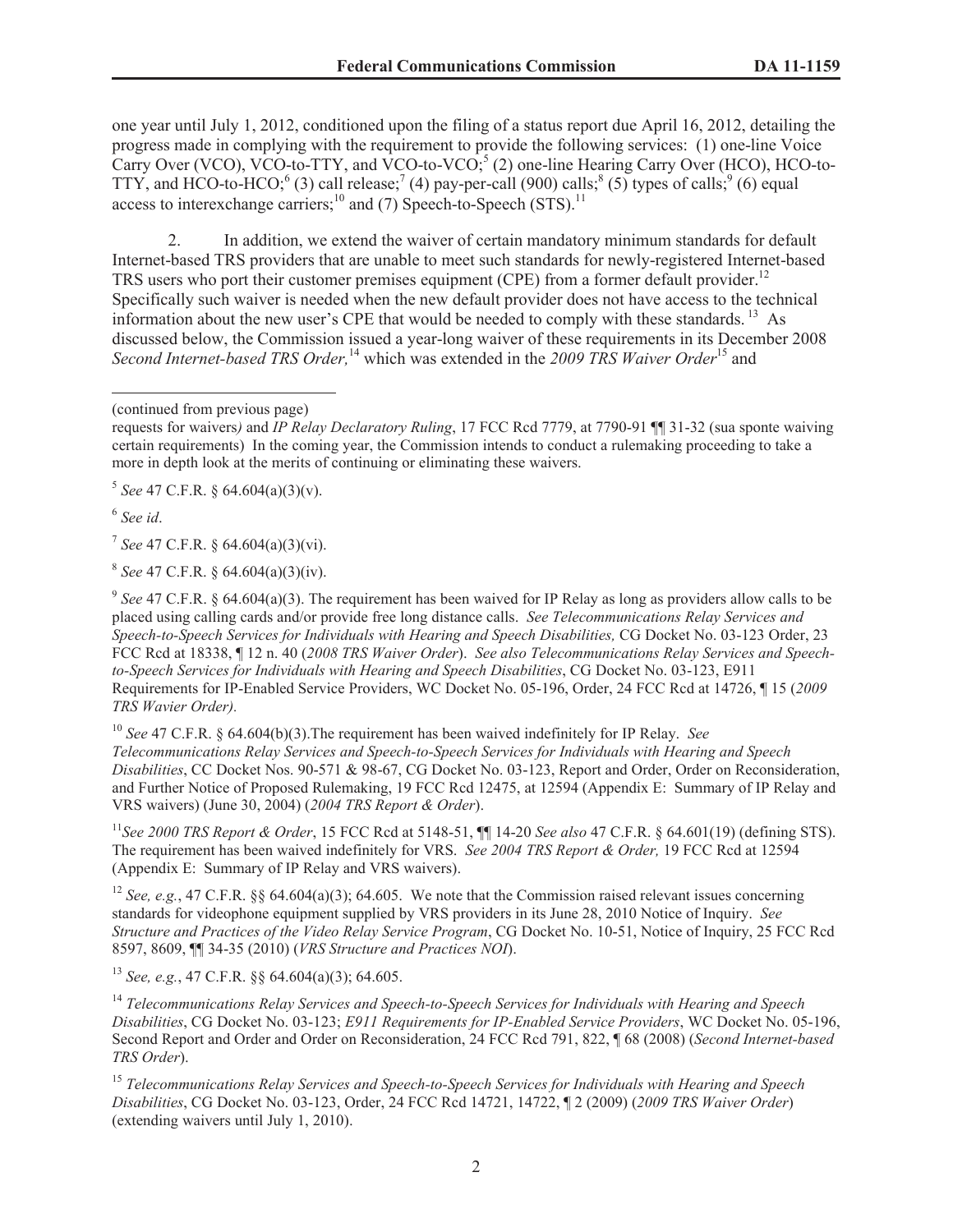subsequently extended for a year in the *2010 TRS Waiver Order*. <sup>16</sup> Similar to the other extensions addressed in this *Order*, we grant this extension until July 1, 2012, or until the Commission addresses pending petitions regarding CPE portability, whichever comes first.<sup>17</sup>

## **II. BACKGROUND**

3. The Commission's TRS regulations set forth operational, technical, and functional mandatory minimum standards applicable to the provision of  $TRS$ <sup>18</sup>. To be eligible for compensation from the Interstate TRS Fund, a TRS provider must offer service in compliance with all applicable mandatory minimum standards, unless they are waived.<sup>19</sup> The Commission, in various orders, has waived several TRS mandatory minimum standards for VRS and IP Relay either because, as Internet-based services, it is not technologically feasible to meet the requirement or, in the case of VRS, because VRS is a video-based service and the communication is via sign language and not text.<sup>20</sup>

4. Most recently, in the *2010 TRS Waiver Order,* the Commission extended certain waivers until July 1, 2011.<sup>21</sup> These waivers were conditioned on the continued filing of annual reports, which were due April 16, 2011, addressing whether it is necessary for the waivers to remain in effect.<sup>22</sup> In compliance with this directive, providers of VRS and IP Relay filed reports detailing their progress in meeting the waived requirements.<sup>23</sup> On May 19, 2011 Hamilton Relay filed a petition for extension of the existing waivers because the material facts that gave rise to the grant of such waivers in the *2010 TRS Waiver Order* continue to govern the VRS and IP Relay service industry.<sup>24</sup> As Hamilton asserts, the

<sup>18</sup> *See* 47 C.F.R. § 64.604.

<sup>19</sup> *See, e.g.*, *2000 TRS Report & Order,* 15 FCC Rcd at 5158, ¶ 39. The Interstate TRS Fund compensates relay providers for their reasonable costs of providing interstate TRS services and, presently, for Internet-based forms of TRS, including VRS and IP Relay. *See generally 2004 TRS Report & Order*, 19 FCC Rcd at 12482-83, ¶¶ 7-8.

<sup>20</sup> These orders are cited below in our discussion of each waived mandatory minimum standard. *See also 2010 TRS Waiver Order*, 25 FCC Rcd at 8440-44,  $\P$  7-20 (addressing waivers of the VCO, HCO, call release, pay-per-call, types of calls, equal access to exchange carriers, STS, and speed dialing requirements, respectively).

<sup>21</sup> *Id.* at 8437. If 1 (extending for one year the waivers of the one-line VCO, VCO-to-TTY, and VCO-to-VCO; oneline HCO, HCO-to-TTY, and HCO-to-HCO; call release; pay-per-call (900) calls; types of calls; equal access to interexchange carrier; and STS requirements).

<sup>22</sup> *Id.*

<sup>23</sup> See American Network, Inc., Waiver Status Report of American Network, Inc. (Apr. 18, 2011) (ANI Report); AT&T 2011 Annual Report on TRS Waivers (Apr. 18, 2011) (AT&T Report); CSDVRS, LLC, Annual Report on Waivers by CSDVRS, LLC (filed under CG Docket No. 10-51) (Apr. 8, 2011) (CSDVRS Report); Hamilton Relay, Inc., 2011 Annual Report to FCC Concerning Internet Relay, VRS and IP CTS (Apr. 8, 2011) (Hamilton Report); Purple Communications, Inc., Annual Report on Progress of Meeting Waived Requirements (Apr. 15, 2011) (Purple Report); Snap Telecommunications, Inc., Annual Report on Progress Toward Meeting Waived Requirements (May 31, 2011) (Snap Report); Sorenson Communications, Inc., Minimum Standards Waiver Report (Apr. 18, 2011) (Sorenson Report); Sprint Nextel Corporation, 2011 Annual Telephone Relay Services Report (Apr. 15, 2011) (Sprint Report).

<sup>24</sup> See Hamilton Relay, Inc., Request for Extension of Various iTRS Waivers, CG Docket No. 03-123 (filed May 19, 2011) (*Hamilton Extension Request*). We note that Hamilton requests, in its petition, that the Commission take action in addressing the request filed by several providers on November 19, 2009 to clarify the VRS and IP Relay waivers. *See* Hamilton Relay, Inc., AT&T Inc., CSDVRS, LLC, Sorenson Communications, Inc., Sprint Nextel Corporation, and Purple Communications, Inc, *Request for Extension and Clarification of Various iTRS Waivers*,

(continued....)

<sup>16</sup> *2010 TRS Waiver Order*, 25 FCC Rcd at 8438, ¶ 2.

<sup>&</sup>lt;sup>17</sup> As noted in the *2009 TRS Order*, several petitions have been filed by the Internet-based TRS industry regarding CPE portability. *See 2009 TRS Order*, 24 FCC Rcd at 14722, n.10.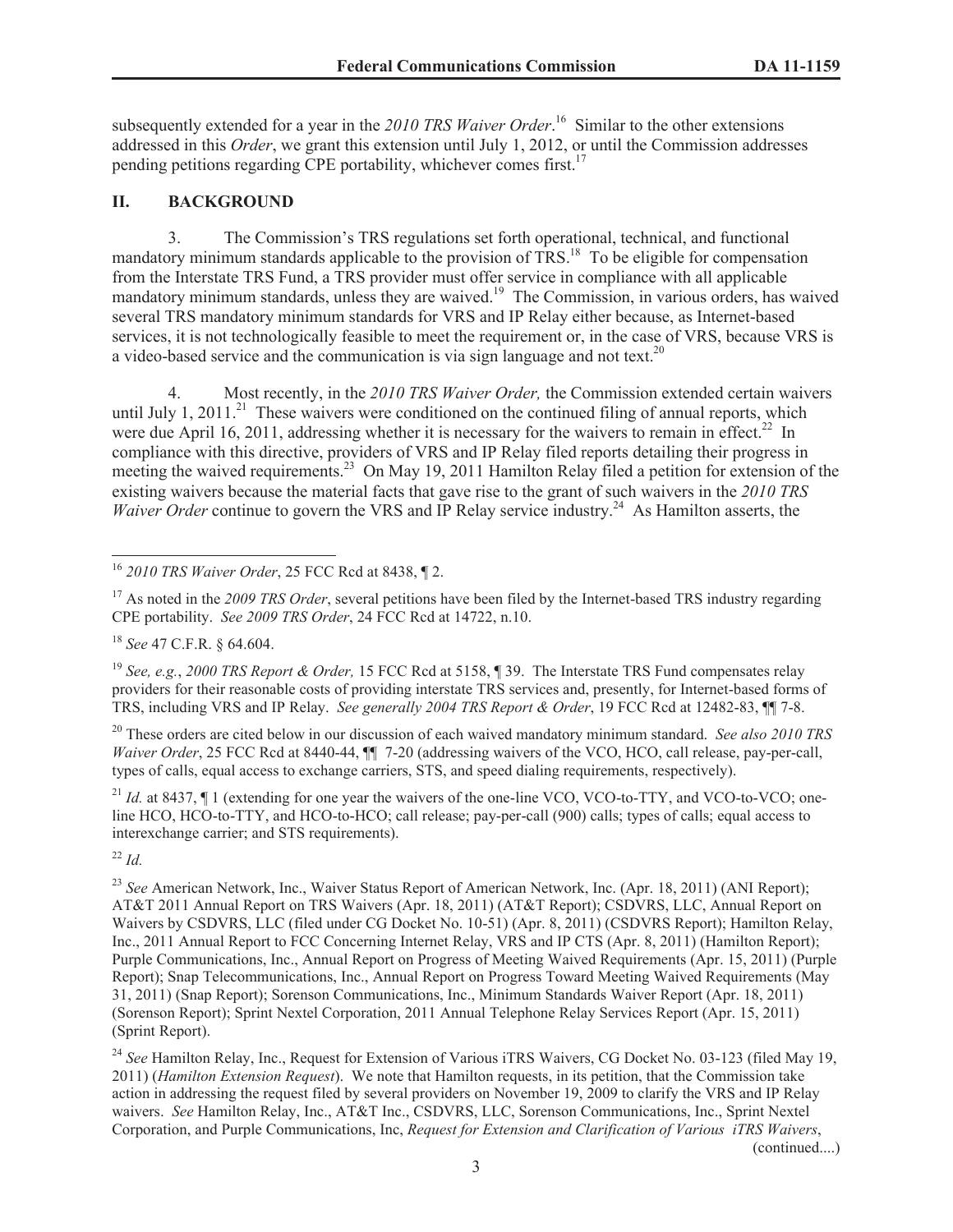Commission has granted these waivers in the past because compliance with the underlying requirements is technologically infeasible due to the nature of the Internet platform used by VRS and IP Relay providers.<sup>25</sup> Hamilton Relay therefore requests that the Bureau extend the waivers until July 1, 2012, or until such time the Commission has addressed the pending Provider Extension Request.<sup>26</sup>.

5. Also, the Commission, in its *First Internet-based TRS Order,* adopted a uniform system for assigning users of Internet-based TRS ten-digit numbers that are linked to the North American Numbering Plan (NANP).<sup>27</sup> Consistent with Commission rules, Internet-based TRS providers were obligated to comply with existing mandatory minimum standards under the new numbering regime.<sup>28</sup> In the *Second Internet-based TRS Order*, the Commission waived certain rules for default providers that were unable to meet such standards. Specifically, a waiver was granted from the requirement to provide certain functionalities for newly-registered Internet-based TRS users who want to continue using CPE from their former default provider (*i.e*., port their equipment to a new default provider); this waiver was extended for six months in the 2009 TRS Waiver Order<sup>29</sup> and subsequently extended for a year in the 2010 TRS Waiver Order.<sup>30</sup> The waiver applies in cases where the new default provider does not have access to the technical information about the CPE that would be necessary in order to provide service in compliance with the standards.<sup>31</sup> Such standards include operational requirements,<sup>32</sup> emergency handling requirements,<sup>33</sup> and point-to-point calling as clarified in the *Second Internet-based TRS Order*.<sup>34</sup>

6. The Commission held that the above waiver was necessary and in the public interest "so that Internet-based TRS providers may focus on ensuring that ten-digit numbering and E911 services function smoothly at this time of transition to the new ten-digit dialing system."<sup>35</sup> The Commission further held that the waiver had no effect on the requirement that all Internet-based TRS providers share necessary information to provide service to customers who port their numbers in from other providers.<sup>36</sup> The Commission encouraged Internet-based TRS providers to work together to develop standards to

(continued from previous page)

<sup>28</sup> *Id* at 11593, ¶ 2.

<sup>29</sup> *2009 TRS Waiver Order,* 24 FCC Rcd at 14728, ¶ 21.

<sup>30</sup> *2010 TRS Waiver Order*, 25 FCC Rcd at 8438, ¶ 2.

<sup>31</sup> *See Second Internet-based TRS Order*, 24 FCC Rcd at 822, ¶ 68, n.236 (citing 47 C.F.R. §§ 64.604(a)(3); 64.605).

 $32$  47 C.F.R.  $\frac{$64.604(a)(3)}{64}$ .

<sup>33</sup> 47 C.F.R. §64.605

<sup>34</sup> *See* 47 C.F.R. §§ 64.604(a)(3); 64.605; *see also Second Internet-based TRS Order*, 24 FCC Rcd at 820, ¶ 65 (stating, "we clarify that all default providers must support the ability of VRS users to make point-to-point calls without the intervention of an interpreter. Second, we clarify that *all* providers must ensure that their devices are capable of making calls after a change in default provider, including point-to-point calls to other VRS users").

<sup>35</sup> *See Second Internet-based TRS Order*, 24 FCC Rcd at 822, ¶ 68.

<sup>36</sup> *Id*.

CG Docket No. 03-123 (filed Nov. 19, 2009) (*Provider Extension Request*). As noted above, ¶4, *supra*, the Commission plans on addressing this request in a future proceeding.

<sup>25</sup> *Hamilton Extension Request* at 2.

<sup>26</sup> *Hamilton Extension Request* at 1-2.

<sup>27</sup> *Telecommunications Relay Services and Speech-to-Speech Services for Individuals with Hearing and Speech Disabilities*, CG Docket No. 03-123; *E911 Requirements for IP-Enabled Service Providers*, WC Docket No. 05-196, Report and Order and Further Notice of Proposed Rulemaking, 23 FCC Rcd 11591, 11592-93, ¶ 1 (June 24, 2008) (*First Internet-based TRS Order*).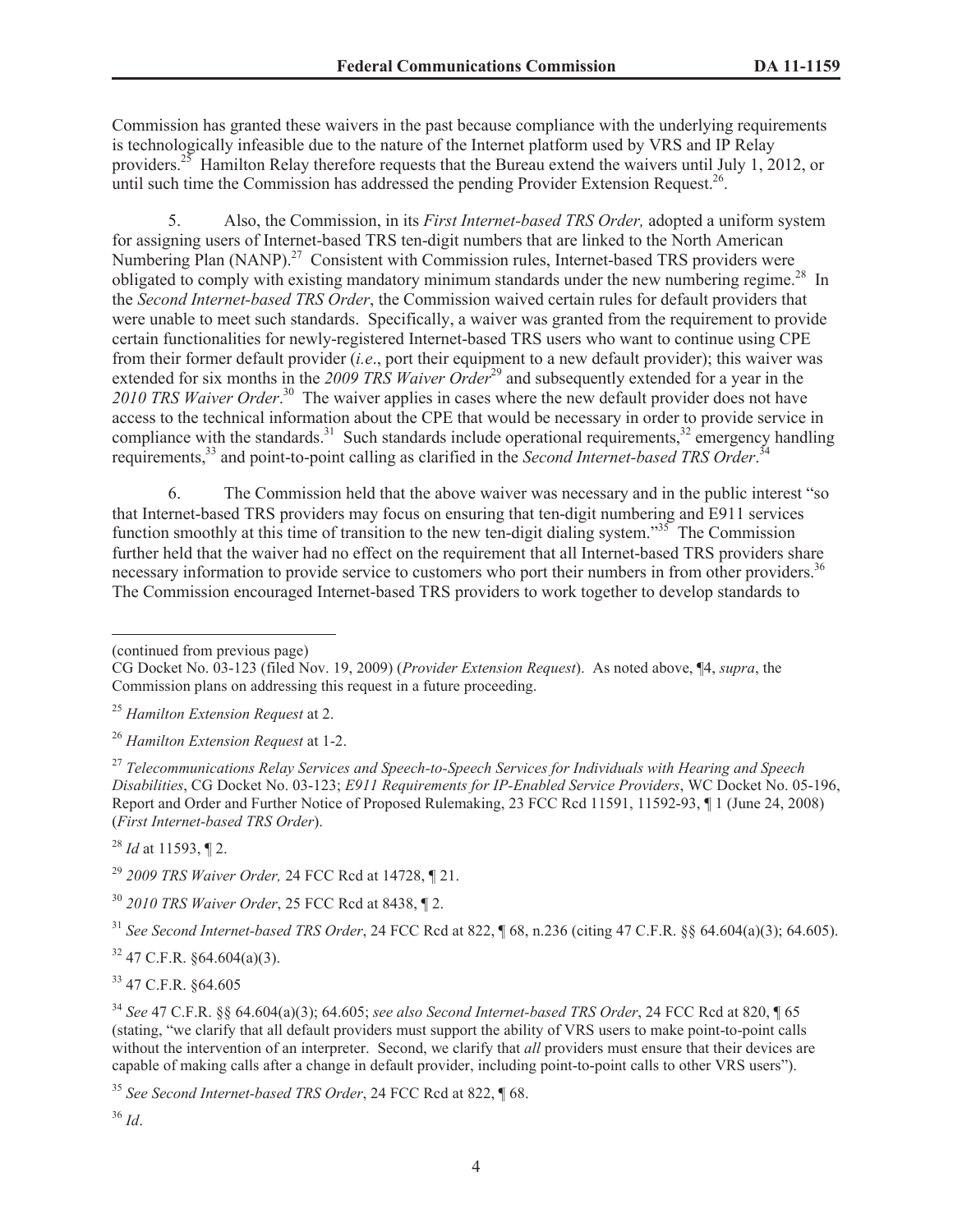comply with our rules.<sup>37</sup> In the *2009 TRS Waiver Order*, the Commission held that an extension of the waiver was in the public interest to allow time for the industry to develop standards for Internet-based TRS providers so they could comply with all mandatory minimum standards regardless of the type of  $CPE.<sup>38</sup>$ 

# **III. DISCUSSION**

7. Generally, the Commission's rules may be waived for good cause shown.<sup>39</sup> The Commission may exercise its discretion to waive a rule where the particular facts make strict compliance inconsistent with the public interest.<sup>40</sup> In addition, the Commission may take into account considerations of hardship, equity, or more effective implementation of overall policy on an individual basis.<sup>41</sup> Waiver of the Commission's rules is therefore appropriate only if special circumstances warrant a deviation from the general rule, and such a deviation will serve the public interest.<sup>42</sup> After reviewing the submissions in this record, we find good cause to again grant the following waivers.

# **A. Waivers of TRS Mandatory Minimum Standards for VRS and IP Relay**

8. *One-line VCO, VCO-to-TTY, and VCO-to-VCO.* One-line VCO is a type of traditional TTY-based TRS that can be used by persons with a hearing disability but who can speak.<sup>43</sup> The VCO user speaks directly to the other party to the call, and the CA types the response back so the VCO user can read it in text. As a result, the CA does not voice any part of the conversation. The Commission waived the requirement for IP Relay providers to provide one-line VCO because the voice leg of a VCO call could not be supported over the Internet with the necessary call quality.<sup>44</sup> The Commission similarly waived this requirement for VRS.<sup>45</sup> A VCO-to-TTY call allows a relay conversation to take place

<sup>37</sup> *Id*.

<sup>40</sup> *Northeast Cellular Telephone Co. v. FCC,* 897 F.2d 1164, 1166 (D.C. Cir. 1990).

<sup>41</sup> *WAIT Radio v. FCC,* 418 F.2d 1153, 1159 (D.C. Cir. 1969); *Northeast Cellular,* 897 F.2d at 1166.

<sup>42</sup> *Northeast Cellular,* 897 F.2d at 1166.

<sup>43</sup> *See* 64 C.F.R. § 64.601(27); 47 C.F.R. § 64.604(a)(3)(v). We note that the Commission has not waived the requirement that VRS and IP Relay providers provide two-line VCO. *See Telecommunications Relay Services and Speech-to-Speech Services for Individuals with Hearing and Speech Disabilities*, CC Docket No. 98-67, CG Docket No. 03-123, Second Report and Order, Order on Reconsideration, and Notice of Proposed Rulemaking, 18 FCC Rcd 12379, 12404-05, at ¶¶ 35-36 (2003) (*2003 TRS Report & Order*).

<sup>44</sup> *2010 TRS Waiver Order*, 25 FCC Rcd at 8441, ¶ 8 (extending waiver until July 1, 2011); *see also IP Relay Declaratory Ruling & Second FNPRM*, 17 FCC Rcd at 7789-90, ¶ 32 (waiving VCO requirement for IP Relay); *Provision of Improved Telecommunications Relay Services and Speech-to-Speech Services for Individuals with Hearing and Speech Disabilities*, Order on Reconsideration, CC Docket 98-67, 18 FCC Rcd 4761, 4766-68, at ¶¶ 13-18 (2003) (*IP Relay Order on Reconsideration*) (extending waiver until January 1, 2008); *Telecommunications Relay Services and Speech-to-Speech Services for Individuals with Hearing and Speech Disabilities*, CG Docket No. 03-123, Order, 22 FCC Rcd 21869 (2007) (*2007 TRS Wavier Order*) (extending waiver until January 1, 2009); *Telecommunications Relay Services and Speech-to-Speech Services for Individuals with Hearing and Speech Disabilities*, CG Docket No. 03-123, Order, 23 FCC Rcd 18334, 18336, ¶ 5 (2008) (*2008 TRS Waiver Order*) (extending waiver until January 1, 2010); *2009 TRS Waiver Order*, 24 FCC Rcd at 14725, ¶ 8 (extending waiver until July 1, 2010).

<sup>45</sup> *Id*.; *see also 2004 TRS Report & Order*, 19 FCC Rcd at 12527, ¶ 135 (waiving VCO requirement for VRS until January 1, 2008); *2007 TRS Waiver Order*, 22 FCC Rcd at 21872, ¶ 7 (extending waiver until January 1, 2009);

(continued....)

<sup>38</sup> *2009 TRS Waiver Order*, 24 FCC Rcd at 14729, ¶ 22.

 $39$  47 C.F.R. § 1.3 ("Any provision of the rules may be waived by the Commission on its own motion  $\ldots$  if good cause therefore is shown").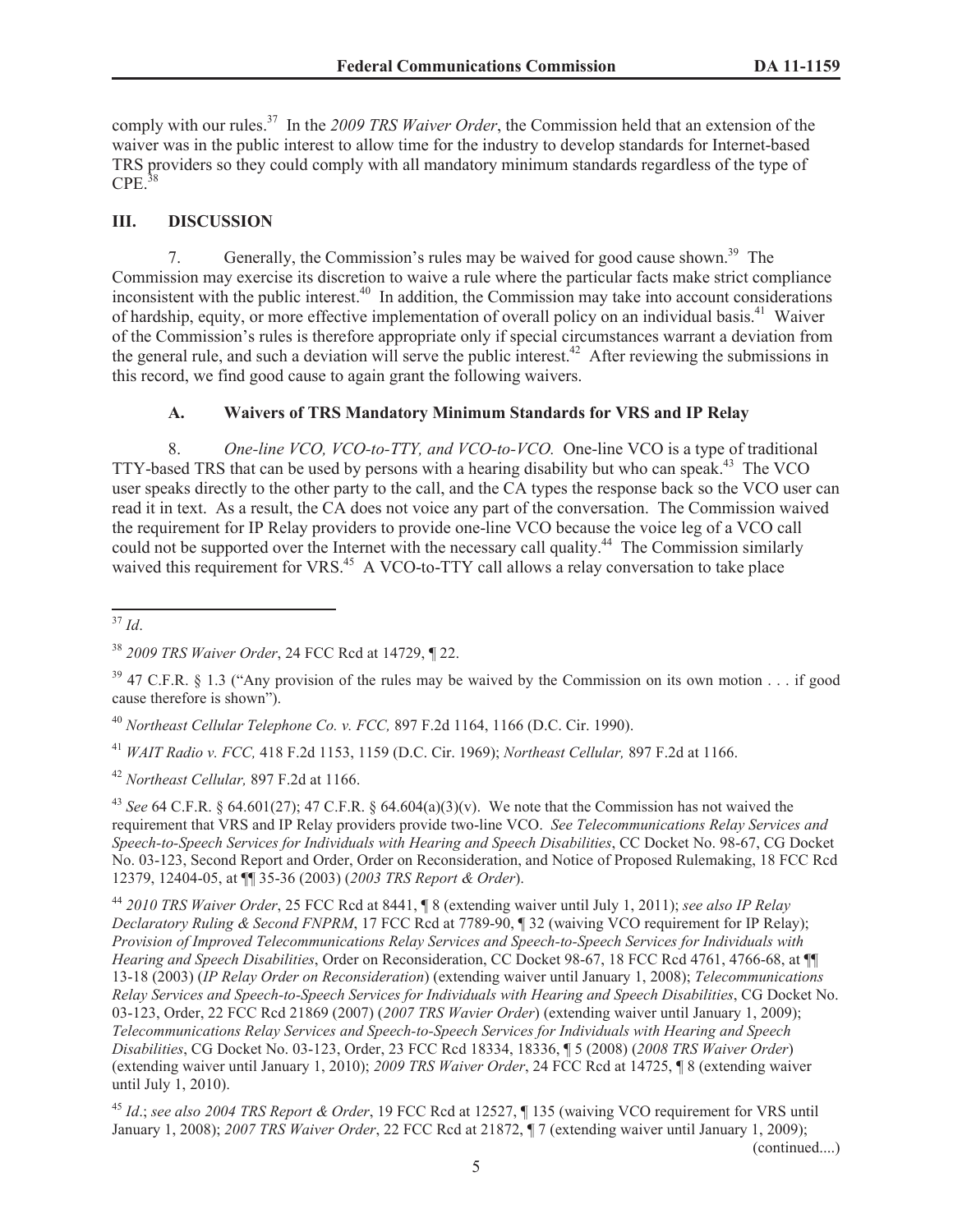between a VCO user and a TTY user; a VCO-to-VCO call allows a relay conversation to take place between two VCO users.<sup>46</sup> Consistent with its treatment of the VCO requirement, the Commission waived the requirement to provide VCO-to-TTY and VCO-to-VCO calls for VRS and IP Relay.<sup>47</sup>

9. We find good cause to extend the waivers of these requirements for one year. We note that the most recent annual waiver reports reflect that although the quality of voice component of the Internet continues to improve, VRS and IP Relay providers cannot adequately provide these services because the technology is not universally available that would enable providers to simultaneously process voice and data information on the same Internet connection in order to provide a reliable one-line VCO service.<sup>48</sup> Hamilton, for example, asserts that there is no commercial off-the-shelf technical solution available that would allow providers to meet this requirement.<sup>49</sup> Hamilton also points out that two-line VCO and HCO services are currently being offered as a workaround for this technological shortcoming.<sup>50</sup> We find that the parties' assertions in the record are sufficient to demonstrate good cause to grant this waiver. These waivers are again conditioned on the filing of a report, due April 16, 2012, addressing whether it is necessary for the waivers to remain in effect, and whether a technical fix is imminent.<sup>51</sup>

10. *One-line HCO, HCO-to-TTY, and HCO-to-HCO.* One-line HCO is a type of traditional TTY-based TRS that can be used by persons with a speech disability but who can hear.  $52$  The HCO user types what he or she wishes to say to the called party, and the CA voices what the HCO user has typed. The HCO user then listens to what the called party says in response. As a result, the CA does not type any part of the conversation. For the same reason that the Commission waived the VCO requirement for IP Relay, it did so with respect to the HCO requirement.<sup>53</sup> The Commission similarly waived this requirement for VRS.<sup>54</sup> An HCO-to-TTY call allows a relay conversation to take place between an HCO

(continued from previous page)

<sup>47</sup> *2010 TRS Waiver Order*, 25 FCC Rcd at 14725, ¶ 8; *see also 2003 TRS Report & Order.*, 18 FCC Rcd at 12404- 05, ¶ 36 (waiving VCO-to-TTY and VCO-to-VCO requirement for VRS and IP Relay until January 1, 2008); *2007 TRS Waiver Order,* 22 FCC Rcd at 21872, ¶ 7 (extending waiver until January 1, 2009); *2008 TRS Waiver Order*, 23 FCC Rcd at 18337, ¶ 7 (extending waiver until January 1, 2010); *2009 TRS Waiver Order*, 24 FCC Rcd at 14725, ¶ 8 (extending waiver until July 1, 2010).

<sup>48</sup> *See* AT&T Report at 2; CSDVRS Report at 3; Hamilton Report at 4-5; Purple Report at 2-3; Snap Report at 6-7; Sprint Report at 2-3, 6-7.

<sup>49</sup> Hamilton Report at 4.

<sup>50</sup> Hamilton Report at 4, 5.

<sup>51</sup> *See* ¶ 4, *supra.*

<sup>52</sup> *See* 64 CFR § 64.604(9); 47 C.F.R. § 64.604(a)(3)(v). We note that the Commission has not waived the requirement that VRS and IP Relay providers provide two-line HCO. *See 2003 TRS Report & Order,* 18 FCC Rcd at 12404-05, ¶¶ 35-36; note 16, *supra*.

<sup>53</sup> *2010 TRS Waiver Order*, 25 FCC Rcd at 14725, ¶ 8 (extending waiver until July 1, 2011); *2009 TRS Waiver Order*, 24 FCC Rcd at 14725, ¶ 10; *see also IP Relay Order on Reconsideration*, 18 FCC Rcd at 4767-68, ¶¶ 15-18 (waiving HCO requirement for IP Relay until January 1, 2008); *2007 TRS Waiver Order*, 22 FCC Rcd at 21872, ¶ 8 (extending waiver until January 1, 2009); *2008 TRS Waiver Order*, 23 FCC Rcd at 18337, ¶ 7 (extending waiver until January 1, 2010); 2009 TRS Waiver Order, 24 FCC Rcd at 14725, ¶ 10 (extending waiver until July 1, 2010)..

<sup>54</sup> *Id.*; *see also 2004 TRS Report & Order*, 19 FCC Rcd at 12527, para 135 (waiving HCO requirement for VRS until January 1, 2008); *2007 TRS Waiver Order*, 22 FCC Rcd at 21872, ¶ 9 (extending waiver until January 1, 2009); *2008 TRS Waiver Order*, 23 FCC Rcd at 18337, ¶ 7, (extending waiver until January 1, 2010); 2009 TRS Waiver Order, 24 FCC Rcd at 14725, ¶ 10 (extending waiver until July 1, 2010).

*<sup>2008</sup> TRS Waiver Order*, 23 FCC Rcd at 18336, ¶ 5 (extending waiver until January 1, 2010); 2009 TRS Waiver Order, 24 FCC Rcd at 14725, ¶ 7(extending waiver until July 1, 2010) .

<sup>46</sup> *2003 TRS Report & Order*, 18 FCC Rcd at 12403-04, ¶¶ 33-34.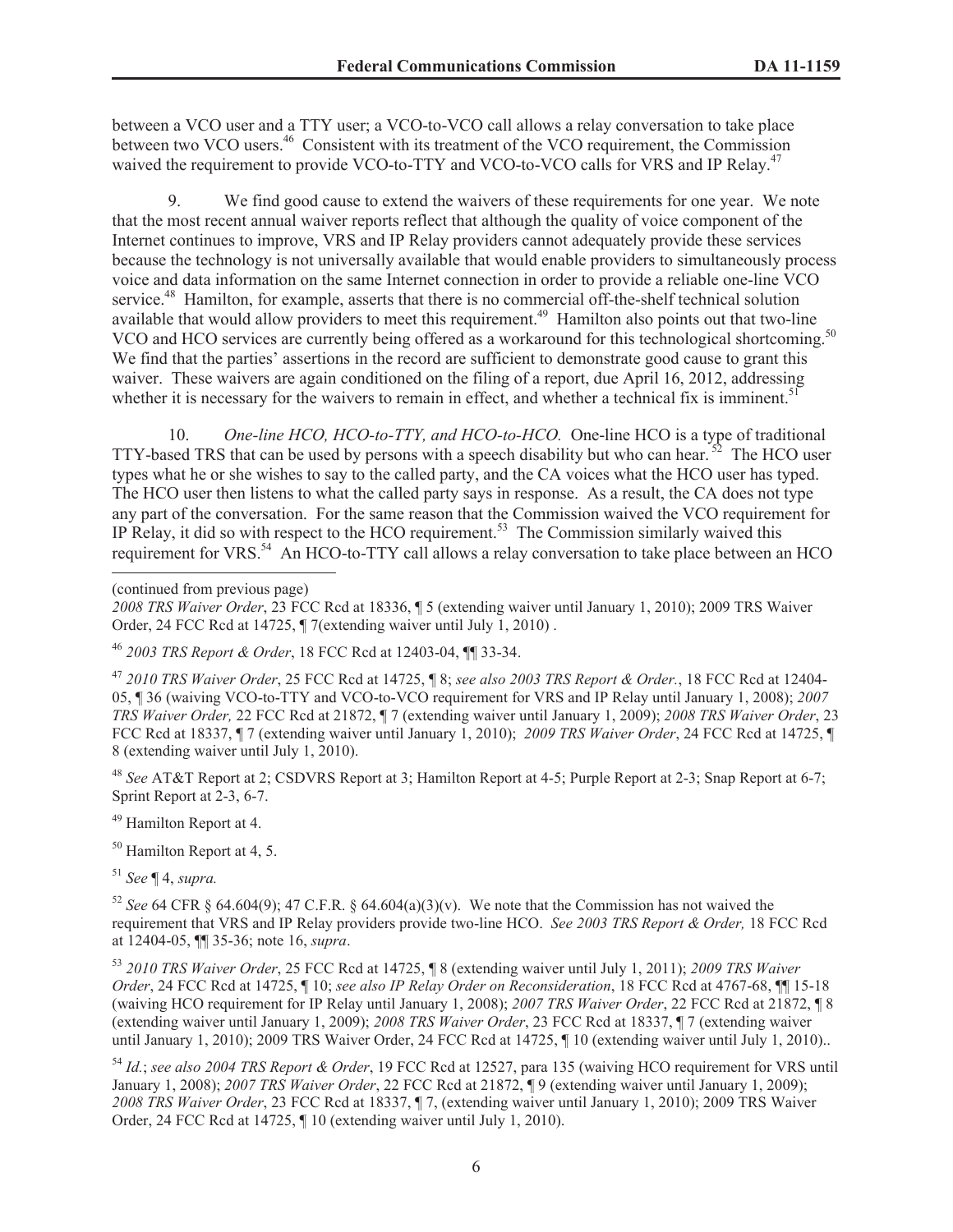user and a TTY user; an HCO-to-HCO call allows a relay conversation to take place between two HCO users.<sup>55</sup> Consistent with its treatment of the HCO requirement, the Commission waived the requirement to provide HCO-to-TTY and HCO-to-HCO calls for VRS and IP Relay.<sup>56</sup>

11. Consistent with our treatment of one-line VCO, VCO-to-TTY, and VCO-to-VCO, and in light of the same technical barriers confronting providers with respect to those waivers, we find good cause to extend the waivers of requirements pertaining to one-line HCO, HCO-to-TTY, and HCO-to-HCO for an additional year. According to their recent annual waiver reports, VRS and IP Relay providers cannot provide these services because of the same technological shortcomings that are present with VCO functions.<sup>57</sup> These waivers are also conditioned on the filing of a report, due April 16, 2012, addressing whether it is necessary for the waivers to remain in effect.<sup>58</sup>

12. *Call Release.* Call release allows a CA to set up a TTY-to-TTY call that, once established, does not require the CA to relay the conversation.<sup>59</sup> In other words, this feature allows the CA to sign-off or be "released" from the telephone line, without triggering a disconnection between two TTY users, after the CA connects the originating TTY caller to the called party's TTY through, *e.g.*, a business switchboard. The Commission waived this requirement for VRS and IP Relay.<sup>60</sup>

13. We find good cause to extend the waiver of this requirement for one year due to technological infeasibility. This conclusion is supported by the providers' annual waiver reports, which reflect that the Internet leg of the call (via video or text) cannot support call release functionality.<sup>61</sup> This waiver is also conditioned on the filing of a report, due April 16, 2012, addressing whether it is necessary for the waiver to remain in effect. $62$ 

14. *Pay-Per-Call (900) calls.* Pay-per-call (900) calls are calls wherein the caller pays for the call at a charge greater than the basic cost of the call. $63$  The Commission waived this requirement for VRS and IP Relay.<sup>6</sup>

<sup>57</sup> *See* note 45, *supra*.

<sup>58</sup> *See* ¶ 4, *supra.*

<sup>59</sup> *See 2003 TRS Report & Order*, 18 FCC Rcd at 12418-19, ¶¶ 68-69 (requiring call release as a TRS feature); 47 C.F.R. § 64.604(a)(3)(vi).

<sup>60</sup> *2010 TRS Waiver Order*, 25 FCC Rcd at 8442, ¶ 12; *see also 2003 TRS Report & Order*, 18 FCC Rcd at 12421, ¶ 76 (waived until January 1, 2008); *2007 TRS Waiver Order*, 22 FCC Rcd at 21873, ¶ 11 (extending waiver until January 1, 2009); *2008 TRS Waiver Order*, 23 FCC Rcd at 18337, ¶ 9, (extending waiver until January 1, 2010). *2009 TRS Waiver Order*, 24 FCC Rcd at 14726, ¶ 12 (extending waiver until July 1, 2010);

<sup>61</sup> *See* AT&T Report at 3; Hamilton Report at 6; Purple Report at 2; Snap Report at 5-6; Sorenson Report at 3; Sprint Report at 4. Snap suggests eliminating this requirement for VRS because "it is already possible for two deaf or hard of hearing users to call one another directly if they have videoconferencing software or videophones that are compatible with one another." Snap Report at 5.

<sup>62</sup> *See* ¶ 4, *supra.*

<sup>63</sup> *See* 47 C.F.R. § 64.604(a)(3)(iv).

<sup>64</sup> *2010 TRS Waiver Order*, 25 FCC Rcd at 8443, ¶ 14; *see also IP Relay Order on Reconsideration*, 18 FCC Rcd at 4766-68, ¶¶ 13-18 (waiving this requirement for IP Relay until January 1, 2008); *2004 TRS Report & Order*, 19 FCC Rcd at 12525-26, ¶¶ 130-32 (extending waiver of this requirement for VRS until January 1, 2008); *2007 TRS* 

(continued....)

<sup>55</sup> *2003 TRS Report & Order*, 18 FCC Rcd at 12403, ¶¶ 31-32.

<sup>56</sup> *Id*. at 12404-05, ¶ 36 (waiving HCO-to-TTY and HCO-to-HCO requirement for VRS and IP Relay until January 1, 2009); *2008 TRS Waiver Order*, 23 FCC Rcd at 18337, ¶ 7, (extending waiver until January 1, 2010); 2009.TRS Waiver Order, 24 FCC Rcd at 14725,  $\P$  10 (extending waiver until July 1, 2010).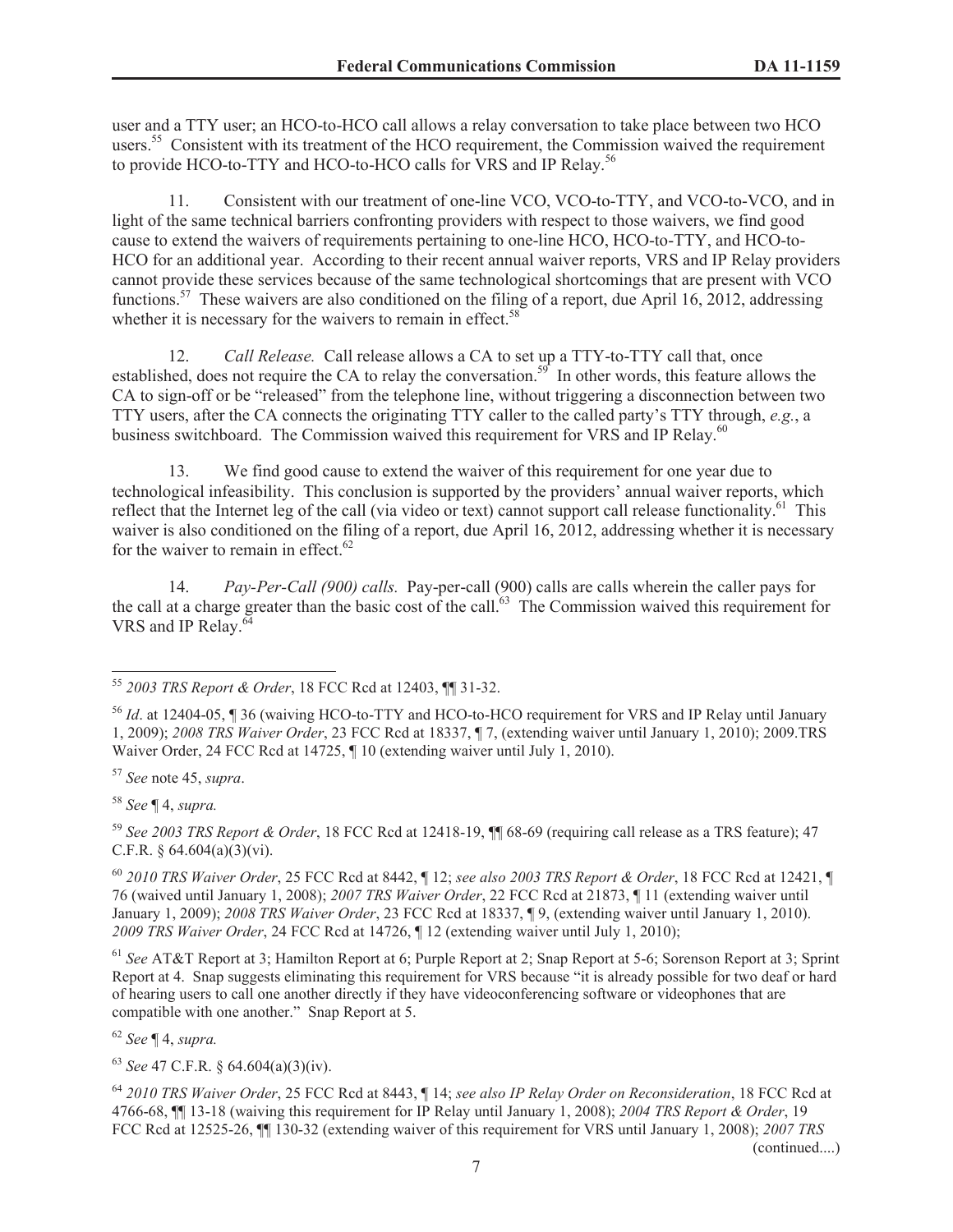15. We find good cause extend the waiver of this requirement for VRS and IP Relay for one year. The providers' annual waiver reports reflect that they could not develop a billing mechanism that would accurately handle the charges associated with pay-per-call calls since the waiver was extended last year.<sup>65</sup> This waiver is also conditioned on the filing of a report, due April 16, 2012, addressing whether it is necessary for the waiver to remain in effect.<sup>66</sup>

16. *Types of Calls (Operated Assisted Calls and Long Distance Calls).* Commission rules require TRS providers to handle any type of call normally handled by common carriers.<sup>67</sup> The requirements that VRS providers offer operator-assisted calls and bill certain types of calls to the end user were waived because providers could not determine if a VRS call was local or long distance.<sup>68</sup> VRS providers are required to allow calls to be placed using calling cards and/or provide free long distance during the waiver period.<sup>69</sup> In the 2008 TRS Waiver Order, we also waived, on our own motion, this requirement for IP Relay "as long as the providers allow calls to be placed using calling cards and/or to provide free long distance calls." $\frac{70}{2}$ 

17. We find good cause to extend the waiver of this requirement for VRS and IP Relay for one year. The providers' annual waiver reports reflect that the costs for developing a billing mechanism for VRS providers to offer operator-assisted calls and to bill for certain types of long distance calls are prohibitively high. This is because there is no existing contractual relationship between the provider and user, since one leg of the VRS call is transmitted over the Internet.<sup>71</sup> Although we noted in the 2008 TRS *Waiver Order* that providers will be able to determine the geographic location of both parties to the call as a result of the ten-digit numbering requirements, providers continue to report that they cannot offer operator-assisted calls or bill for long distance calls, because it would not be cost effective to set up a billing mechanism for this purpose.<sup>72</sup> Among other things, it is likely to be more costly to bill for these calls than to handle the calls for free, as has been done in the past.<sup>73</sup> We therefore waive this requirement

<sup>66</sup> *See* ¶ 4, *supra.*

<sup>67</sup> *See* 47 C.F.R. § 64.604(a)(3).

<sup>69</sup> *2001 VRS Waiver Order,* 17 FCC Rcd at 161, ¶ 10; *2004 TRS Report & Order*, 19 FCC Rcd at 12521, ¶ 115.

<sup>(</sup>continued from previous page)

*Waiver Order*, 22 FCC Rcd at 21874, ¶ 13 (extending waiver until January 1, 2009); *2008 TRS Wavier Order*, 23 FCC Rcd at 18338, ¶ 11 (extending waiver until January 1, 2010); *2009 TRS Wavier Order*, 24 FCC Rcd at 14726, ¶ 14 (extending waiver until July 1, 2010); *see also Telecommunications Relay Services and Speech-to-Speech Services for Individuals with Hearing and Speech Disabilities*, Order, CC Docket No. 98-67, 17 FCC Rcd 157, 164, at ¶ 19 (2001) (*2001 VRS Waiver Order*).

<sup>65</sup> AT&T Report at 1; CSDVRS Report at 6 ; Purple Report at 2; Hamilton Report at 3; Snap Report at 3; Sorenson Report at 4; Sprint Report at 2, 6.

<sup>68</sup> *2010 TRS Waiver Order*, 25 FCC Rcd at 8443, ¶ 16; *see also 2001 VRS Waiver Order,* 17 FCC Rcd at 161, ¶¶ 9- 10; *2004 TRS Report & Order,* 19 FCC Rcd at 12521, ¶¶ 113-15; *2007 TRS Waiver Order*, 22 FCC Rcd at 21874, ¶ 15 (extending waiver until January 1, 2009); s*ee also 2007 TRS Waiver Order*, 22 FCC Rcd at 21874, ¶ 14 n.44; *2008 TRS Waiver Order*, 23 FCC Rcd at 18338, ¶ 13 (extending waiver until January 1, 2010); *2009 TRS Waiver Order*, 24 FCC Rcd at 14727, ¶ 17 (extending waiver until July 1, 2010)

<sup>70</sup> *2008 TRS Wavier Order*, 23 FCC Rcd at 18338, ¶ 12 n.40.

<sup>&</sup>lt;sup>71</sup> CSDVRS Report at 7; Snap Report at 4-5; Sorenson Report at 5; Sprint Report at 2, 5.

<sup>&</sup>lt;sup>72</sup> AT&T Report at 2-3; Snap Report at 4-5; Sprint Report at 2, 5.

 $^{73}$  AT&T Report at 2-3 (stating that the substantial costs of setting up a billing mechanism are not justified when compared to the minimal benefit of these features to VRS and IP Relay users, who incur no cost to make calls, including calls that might be considered long distance); Snap Report at 4 (stating that setting up a costly billing mechanism that has a marginal benefit would further increase the size of the TRS Fund.); Sprint Report at 2, 5.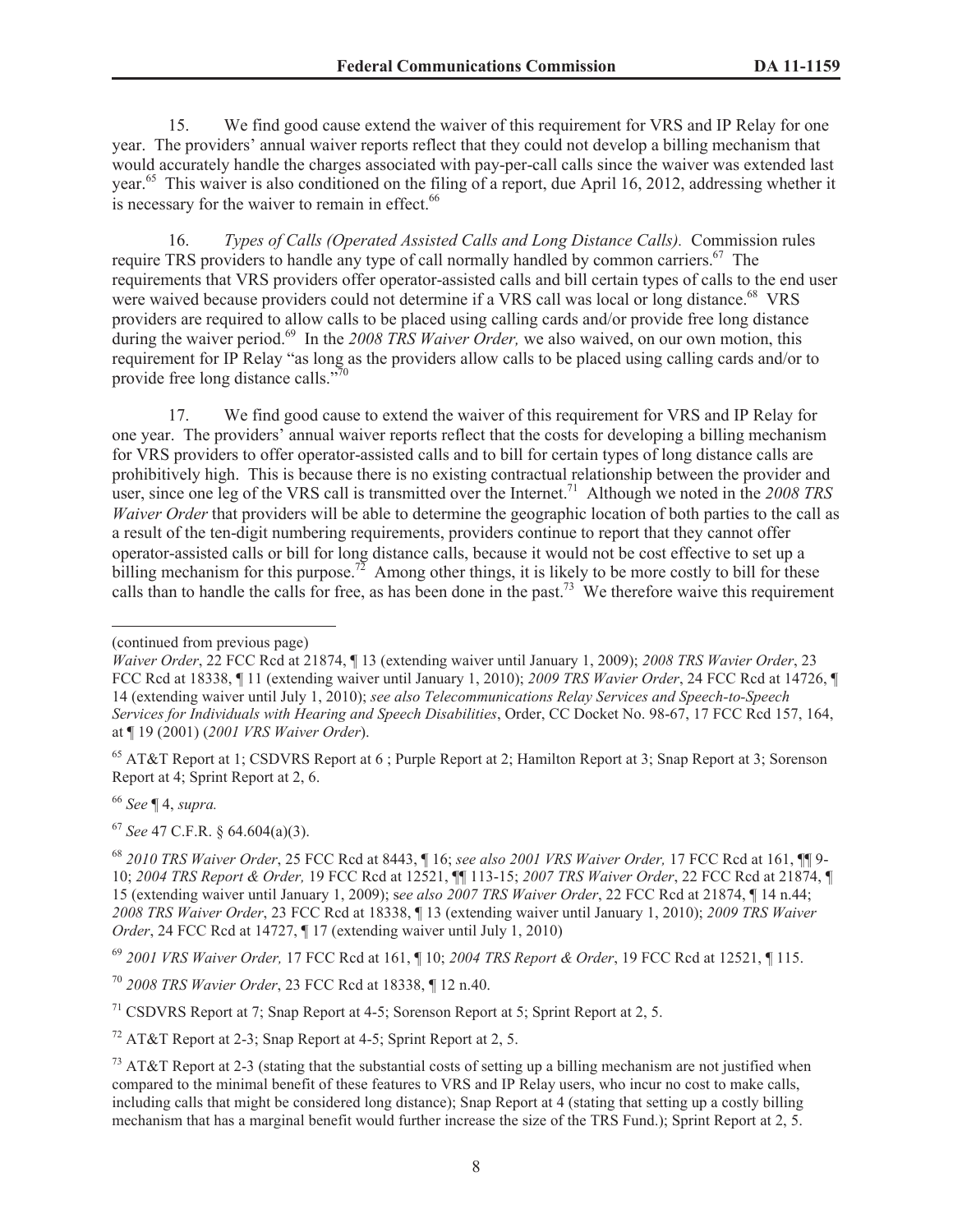for VRS and IP Relay for one year as long as providers allow calls to be placed using calling cards and/or provide free long distance calls. This waiver is also conditioned on the filing of a report, due April 16, 2012, addressing whether it is necessary for the waiver to remain in effect.<sup>74</sup>

18. *Equal Access to Interexchange Carriers.* The TRS rules require that providers offer TRS users their interexchange carrier of choice to the same extent that such access is provided to voice users.<sup>75</sup> The Commission has waived this requirement for VRS providers, noting that it was not possible to determine if a call is long distance and, in any event, the providers could not automatically route the calls to the caller's long distance carrier of choice.<sup>76</sup> The Commission also noted that this waiver was contingent on VRS providers providing long distance services free of charge to the caller.<sup>77</sup> The Commission waived this requirement for IP Relay indefinitely.<sup>78</sup>

19. We find good cause to extend the waiver of this requirement for VRS for one year. The providers' annual waiver reports again confirm that although providers now are able to determine whether a particular call is local or long distance, as discussed above, they do not have an established billing mechanism to charge for long distance calls.<sup>79</sup> Based on the record, we therefore extend this waiver for VRS for one year as long as the providers provide free long distance calls. This waiver is also conditioned on the filing of a report, due April 16, 2012, addressing whether it is necessary for the waiver to remain in effect.<sup>80</sup> Providers should specifically address the effect of the numbering and registered location requirements on the continuing need for this waiver.

20. *Speech-to-Speech.* In the *2000 TRS Report & Order,* the Commission recognized STS as a form of TRS and required that it be offered as a mandatory service.<sup>81</sup> The Commission waived this requirement indefinitely for VRS,<sup>82</sup> noting that STS is a speech-based service, whereas VRS is a visual service using interpreters to interpret in sign language over a video connection.<sup>83</sup> The requirement for IP Relay is waived until July 1, 2011, because of technical difficulties with respect to voice-initiated calls and the Internet.<sup>84</sup>

<sup>77</sup> *2010 TRS Waiver Order*, 25 FCC Rcd at 8444, ¶ 18.

<sup>78</sup> *IP Relay Declaratory Ruling & Second FNPRM*, 17 FCC Rcd at 7789, ¶ 31.

<sup>79</sup> AT&T Report at 2; CSDVRS Report at 7; Purple Report at 1; Snap Report at 1-2; Sorenson Report at 6; Sprint Report at 5.

<sup>80</sup> *See* ¶ 4, *supra.*

<sup>82</sup> *2004 TRS Report & Order,* 19 FCC Rcd at 12526-27, ¶¶ 134-35 (waiving indefinitely STS requirement for VRS).

<sup>83</sup> *Id.*, 19 FCC Rcd at 12528, ¶ 139.

<sup>84</sup> *2010 TRS Wavier Order,* 25 FCC Rcd at 8444, ¶ 20; *IP Relay Order on Reconsideration,* 18 FCC Rcd at 4766-67, ¶¶ 13-14 (waiving STS requirement for IP Relay until January 1, 2008); *see also 2007 TRS Waiver Order*, 22 FCC Rcd at 21875, ¶ 19 (extending waiver until January 1, 2009); *2008 TRS Waiver Order*, 23 FCC Rcd at 18340, ¶ 17 (continued....)

<sup>74</sup> *See* ¶ 4, *supra.*

<sup>75</sup> *See* 47 C.F.R. § 64.604(b)(3); *see also 2003 TRS Report & Order,* 18 FCC Rcd at 12413-15, ¶¶ 54-61. This requirement is also called the "carrier of choice" requirement.

<sup>76</sup> *2010 TRS Waiver Order,* 25 FCC Rcd at 8444, ¶ 18; see *also 2004 TRS Report & Order,* 19 FCC Rcd at 12524- 25, ¶¶ 125-27 (waiving the requirement until January 1, 2008). *2007 TRS Waiver Order*, 22 FCC Rcd at 21874-75, ¶¶ 16-17 (extending waiver until January 1, 2009); *2008 TRS Waiver Order*, 23 FCC Rcd at 18339, ¶ 15 (extending waiver until January 1, 2010); *2009 TRS Waiver Order,* 24 FCC Rcd at 14727, ¶ 18.

<sup>81</sup> *2000 TRS Report & Order*, 15 FCC Rcd at 5148-51, ¶¶ 14-20. STS allows persons with speech disabilities to communicate with voice telephone users through the use of specially trained CAs who understand the speech patterns of persons with disabilities and can repeat the words spoken by that person. *See* 47 C.F.R. § 64.601(19).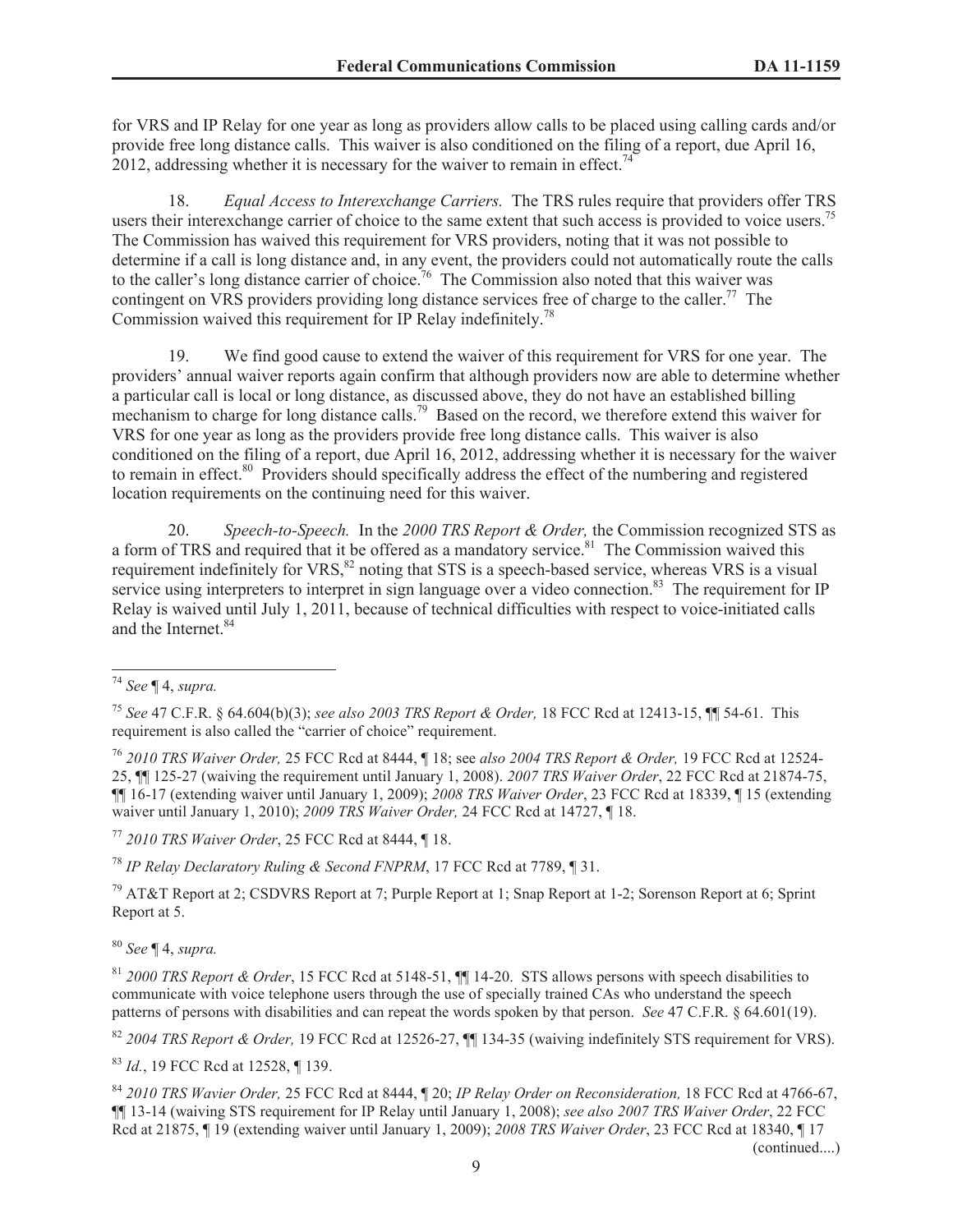21. We find good cause to extend the waiver of this requirement for IP Relay for one year. Providers continue to report that this service, like the VCO and HCO services, cannot be provided via IP Relay because of erratic voice quality.<sup>85</sup> This waiver is also conditioned on the filing of a report, due April 16, 2012, addressing whether it is necessary for the waiver to remain in effect.<sup>8</sup>

## **B. Waiver for Default Providers Using Other Providers' CPE**

22. We extend the waiver of certain mandatory minimum standards for default Internet-based TRS providers that are unable to meet such standards for newly-registered Internet-based TRS users who port their CPE from a former default provider, in those instances where the new default provider does not have access to the technical information about such CPE that would be necessary in order to comply with these standards.<sup>87</sup> Specifically, we extend the waiver for operational requirements,<sup>88</sup> emergency handling requirements,<sup>89</sup> and point-to-point calling associated with such ported equipment. As discussed above, the Commission has encouraged Internet-based TRS providers to work together to develop industry-wide standards that will facilitate compliance with our rules; however, we recognize that no such standards have been developed.<sup>90</sup>

23. Accordingly, consistent with our rationale in the *Second Internet-based TRS Order* and the *2009 and 2010 TRS Waiver Orders*, we find an extension of our waiver is in the public interest to allow more time for the industry to work on developing standards to enable Internet-based TRS providers to comply with all mandatory minimum standards regardless of the type of CPE used to access their services. We extend this waiver until July 1, 2012, or until the Commission addresses pending petitions regarding CPE portability, whichever comes first. $91$ 

## **IV. ORDERING CLAUSES**

24. Accordingly, IT IS ORDERED that, pursuant to sections 151, 225, and 251(e) of the Communications Act of 1934, as amended, 47 U.S.C. §§ 151, 225, and 251(e), and sections 0.91, 0.141, 0.291, 0.361, and 1.3 of the Commission's rules, 47 C.F.R. §§ 0.91, 0.141, 0.291, 0.361, and 1.3, this ORDER IS ADOPTED.

25. IT IS FURTHER ORDERED that, for VRS, the waivers of the one-line VCO, VCO-to-TTY, and VCO-to-VCO; one-line HCO, HCO-to-TTY, and HCO-to-HCO; call release; pay-per-call (900) calls, types of calls, and equal access to interexchange carrier requirements are hereby extended for

<sup>86</sup> *See* ¶ 5-6, *supra.*

<sup>87</sup> *Id*. *see also VRS Structure and Practices NOI* at ¶¶ 34-35.

 $884.694(a)(3)$ .

<sup>89</sup> 47 C.F.R. §64.605

<sup>90</sup> *See supra* ¶¶ 5-6*; see also 2009 TRS Order,* 24 FCC Rcd at 14728-29, ¶21, n.68; *2010 TRS Waiver Order* at 8445, ¶ 21, n.74.

<sup>91</sup> We emphasize that the waiver extended in this *Order* is limited to the mandatory minimum standards set forth in the *Second Internet-based TRS Order*. *See Second Internet-based TRS Order,* 24 FCC Rcd at 822, ¶ 68 (citing 47 C.F.R. §§ 64.604(a)(3), 64.605); *see also 2009 TRS Order*, 24 FCC Rcd at 14729, ¶22 n.69; *2010 TRS Waiver Order* at 8445, ¶22, n. 75.

<sup>(</sup>continued from previous page)

<sup>(</sup>extending waiver until January 1, 2010); *2009 TRS Wavier Order*, 24 FCC Rcd at 14728, ¶ 20 (extending waiver until July 1, 2010).

<sup>85</sup> AT&T Report at 2; Hamilton Report at 5; Sorenson Report at 6; Sprint Report at 2.